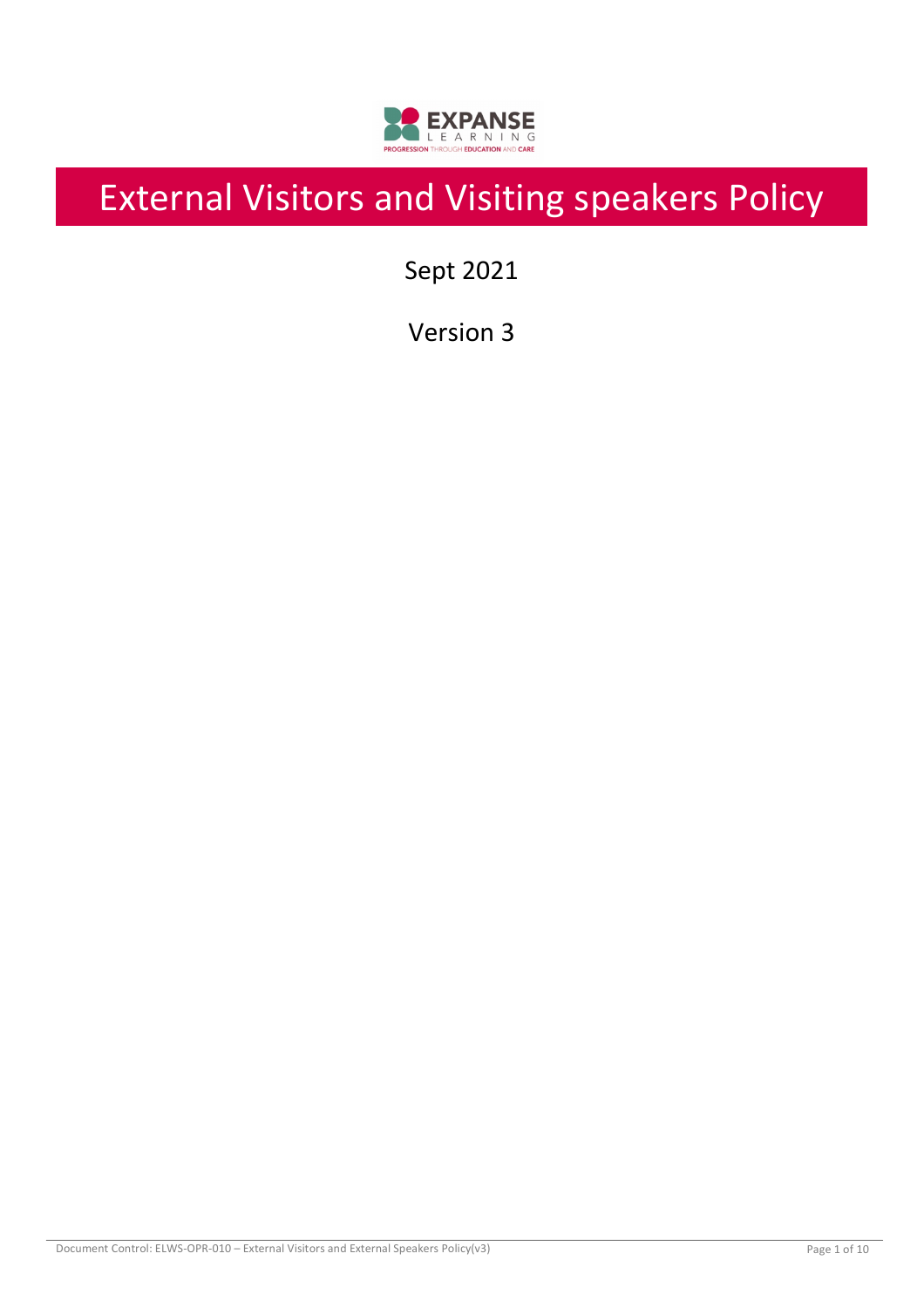### **1. Scope**

This policy applies to all staff at Expanse Learning Wigan School (Hereafter referred to as the School).

### **2. Introduction**

The School welcomes many visitors to various events and to support our approach to a broad and balanced curriculum throughout the year: visitors make a contribution to the life and learning of the school and the experience and opportunities they bring are encouraged and appreciated.

It is the school's responsibility to ensure that security and welfare of the whole school community is not compromised at any time. It is our aim to make sure that our school is protecting students and staff during school time and in extracurricular activities and to ensure that visitors comply with the Visitors & Visiting Speaker's Agreement (See Appendix A).

This Policy should be read with the following policies:

- o Safeguarding Policy
- o Prevent Strategy
- o Keeping Children Safe in Education DfE (2020)

It is our objective to establish a clear protocol and procedure for admittance of external visitors to school, which is understood by all staff, governors, visitors and parents/carers and conforms to child protection guidelines and The Prevent Duty 2015.

External Speakers / Visitors "External Speaker"/ "Visitor" are used to describe any individual who is not a student or staff member of our school. This includes any individual who is a student or staff member from another school. All sessions organised with External Speakers in and outside of our school building are still within the responsibility (and liability) of our school.

At the School, we encourage the use of external agencies or speakers to enrich the experiences of our students; however, we will positively vet those external agencies, individuals or speakers, to ensure that we do not unwittingly use external agencies, individuals or speakers that contradict or are in opposition with the school's values and ethos.

Our school will assess the suitability and effectiveness of input from external agencies, individuals or speakers or individuals to ensure that:

- Any messages communicated to students support British Values and our school values
- Any messages communicated to students are consistent with the ethos of the school and do not marginalise any communities, groups or individuals
- Any messages communicated to students do not seek to glorify criminal activity or violent extremism or seek to radicalise students through extreme or narrow views of faith, religion or culture or other beliefs and ideologies (must not incite hatred, violence or call for the breaking of the law)
- Activities are properly embedded in the curriculum and clearly mapped to schemes of work to avoid contradictory messages or duplication
- Activities are matched to the needs of students

We recognise, however, that the ethos of our school is to encourage students to understand opposing views and ideologies, appropriate to their age, understanding and abilities, and to be able to actively engage with them in informed debate, and we may use external agencies, individuals or speakers to facilitate and support this.

#### **3. Organising the Event**

When organising an event/lesson with an external speaker, permission should be granted by the Headteacher before any visitor is asked to come into school. The Headteacher should be given a clear explanation as to the relevance and purpose of the visit and intended date and time for the visit; this is to be completed through our Application for External Visitors & Visiting Speakers form (see Appendix B) and an Application for Timetable Variation form (see Appendix C), both available from the School Business Manager. Our School reserves the right to cancel, prohibit or delay any event with an external speaker if this Policy is not followed or if health, safety and security criteria cannot be met.

The member of staff (organiser) who has invited the visitor to contribute in school is responsible for the activities that take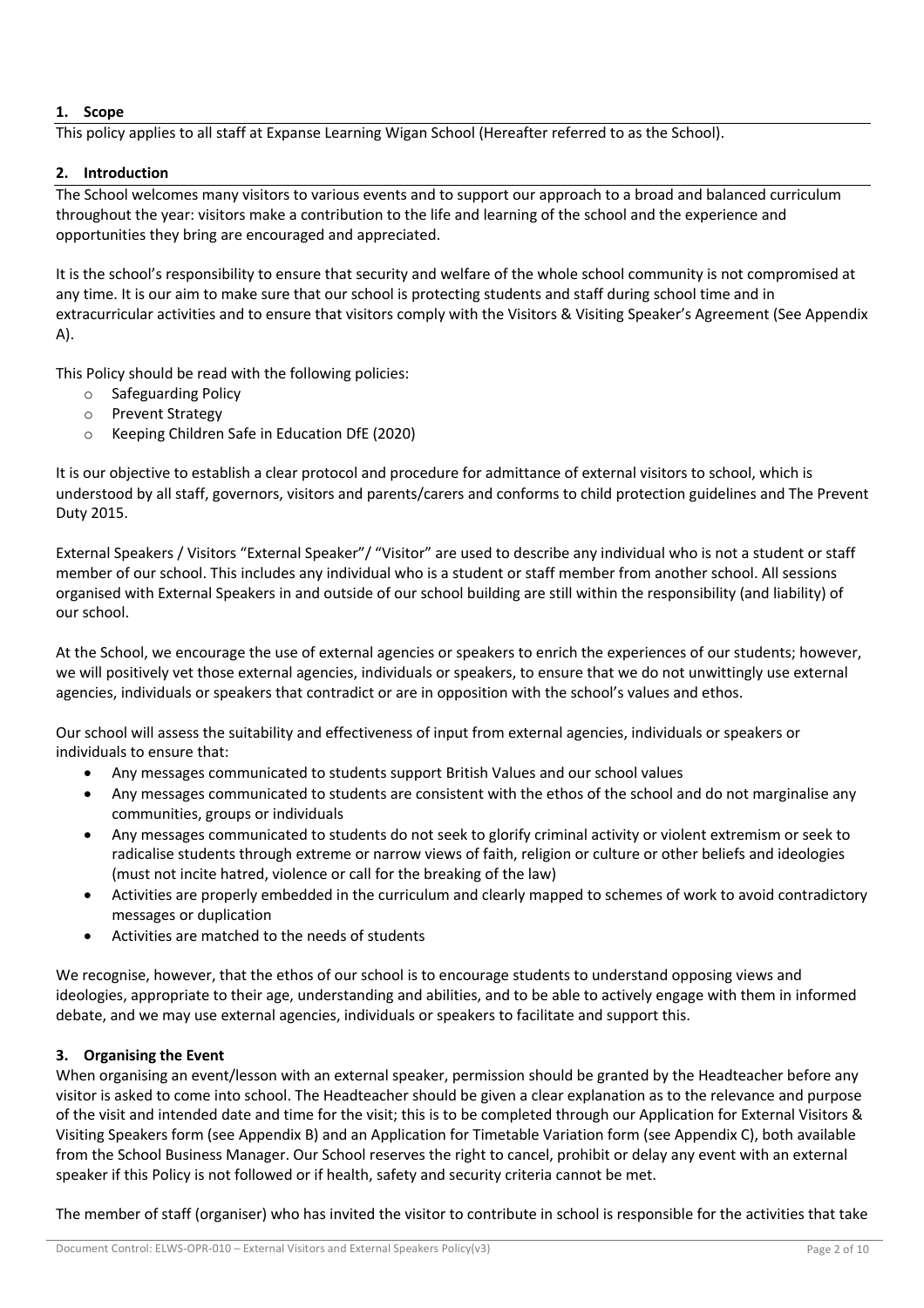place within their lessons/ events. The organiser must ensure that all speakers/visitors are made aware of their responsibility in-line with the school's Safeguarding Policy and by reading the Visiting Speaker's Agreement (See Appendix A), given by the Reception on arrival. The organiser will ensure that the visitor is fully briefed.

No event involving any external speakers may be publicised or considered confirmed until the speaker has been cleared through the procedure detailed in this Policy.

When organising an event or visit from an external speaker, the organiser will be asked for the following details:

- Brief description
- Details of the exact purpose of the visit
- Name and contact details of the visitor
- Start and end time of the event (including any timetable variations or requested cover)
- Brief biography of the visitor

Any failure to disclose the full details of an external speaker may result in cancellation. The School will check all speakers' details, group links and other connections (on the first three pages of a search on the internet, using a suitable search engine, and any web link provided).

Any application for a visit from an external agency, individual or speakers must be made no-later than 14 days before the date of the event. Any request made outside of this timeframe may be rejected.

#### **4. Procedure for organising an event with an external speaker**

The organiser will notify the external agencies, individuals or speakers of the Visitors & Visiting Speaker's Agreement (See Appendix A)

- The organiser will ensure that all the details required for organising a visit are collated
- The organiser will complete the Application for External Visitors & Visiting Speakers Policy Form (See Appendix B)
- The organiser will carry out agreed checks on the external speaker

#### **5. Procedure for researching a speaker**

The organiser will conduct a short check into all potential speakers using an open source check:

- searching the speaker and any organisation the speaker is affiliated with, on a suitable search engine and look at the first three pages of results (Google, Safari or Microsoft Edge). They will then repeat the search with 'controversy' added to the search terms. This needs to be recorded within Databridge *(Event name: (Group) – External Speaker search History")* (Appendix D)
- o The organiser must ask the speaker for any previous organisations they have provided a service to and forward the "External Visitors and External Speakers Endorsement Request" (Appendix E)

If the speaker has a history of or has in the past been accused of any of the following, the details for the booking will to be sent to the schools' Designated Safeguarding Lead (DSL) for further investigation and guidance.

The event will not go ahead as planned.

- Inciting hatred, violence or calling for the breaking of the law
- Insulting or making derogatory remarks to other faiths or groups
- Using threatening, abusive or insulting words or behaviour

If no issues are identified, then the event/ speaker will proceed with event confirmation.

Reasons for the speaker's details to be shared with the SDP may include, but are not limited to, any of the following:

- any person or group on/or linked to the UK Government list of proscribed terrorist organisations
- talks by organisations generally considered to be extremist by Home Office and related organisations
- a speaker who is known to have spoken previously at another institution on a topic that has caused fear or intimidation of students or staff
- a speaker accepted in mainstream as being highly controversial
- a speaker known to/or likely to cause harm to a specific group of staff or students
- a link or links, to any person or group that has, in those search engine listings, been connected with any controversy of a negative or positive nature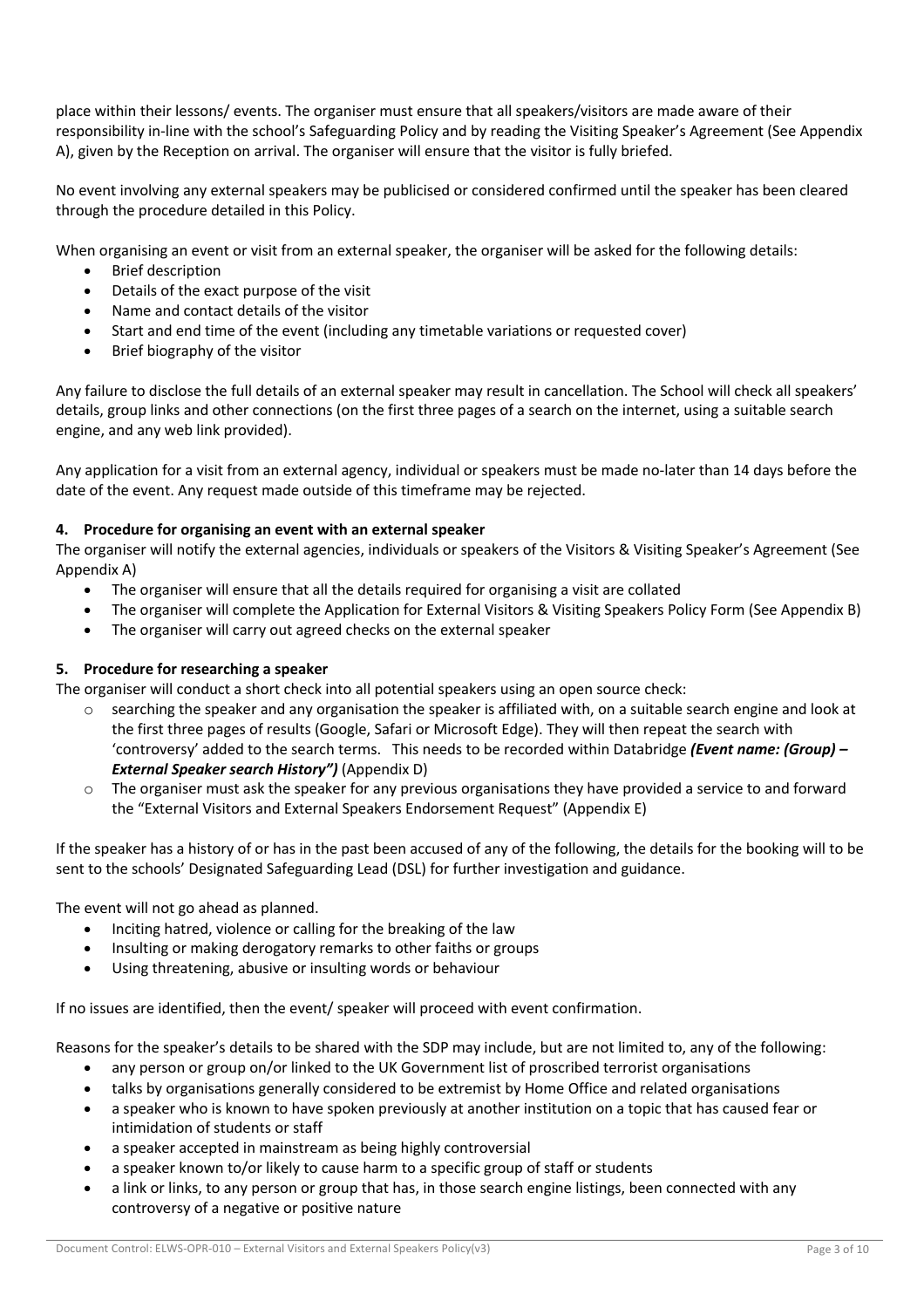• a speaker who has significant profile and attracts a following that could create crowd control and health and safety issues

#### **6. Relevant Legislation and Guidance**

- Terrorism Act 2000
- The Education Act 1986
- Education Reform Act 1988
- The Human Rights Act 1998
- Equality Act 2010
- Discrimination Law religion and belief
- Public Order Act 1986 Violent, Threatening or Abusive Conduct and Speech
- Counter Terrorism and Security Act 2015

#### **7. Monitoring arrangements**

This policy will be reviewed every 12 months but can be revised as needed. It will be approved by the governing board

| <b>Impact of non-compliance</b>            |                                                                                      |
|--------------------------------------------|--------------------------------------------------------------------------------------|
| Staff:                                     | Disciplinary action                                                                  |
| Student:                                   | Not applicable                                                                       |
| Legislation/organisational:                | Reputational damage, litigation, statutory and non-regulated compliance. prosecution |
| <b>Compliance lead:</b>                    | Headteacher/Director of Schools                                                      |
| <b>Policy Reference:</b>                   | ELWS-OPR-010                                                                         |
| <b>Version:</b>                            | 3                                                                                    |
| <b>Agreed policy location:</b>             | DatabridgeMIS and Company Webpage                                                    |
| Does the policy require Governor approval? | No                                                                                   |
| Approval                                   |                                                                                      |
|                                            |                                                                                      |



| <b>Version</b> | Date       | <b>Revision</b>                                                                                                                                 | <b>Review Date</b> |
|----------------|------------|-------------------------------------------------------------------------------------------------------------------------------------------------|--------------------|
|                | 01/09/2019 | First Issue                                                                                                                                     | 31/08/2020         |
|                | 01/09/2020 | Policy Reviewed – Endorsement Request has been added to the main body of the policy and also the<br>Appendix. Updated in line with KCSIE (2020) | 31/08/2021         |
|                | 01/09/2021 | <b>Policy Reviewed</b>                                                                                                                          | 31/08/2022         |
|                |            |                                                                                                                                                 |                    |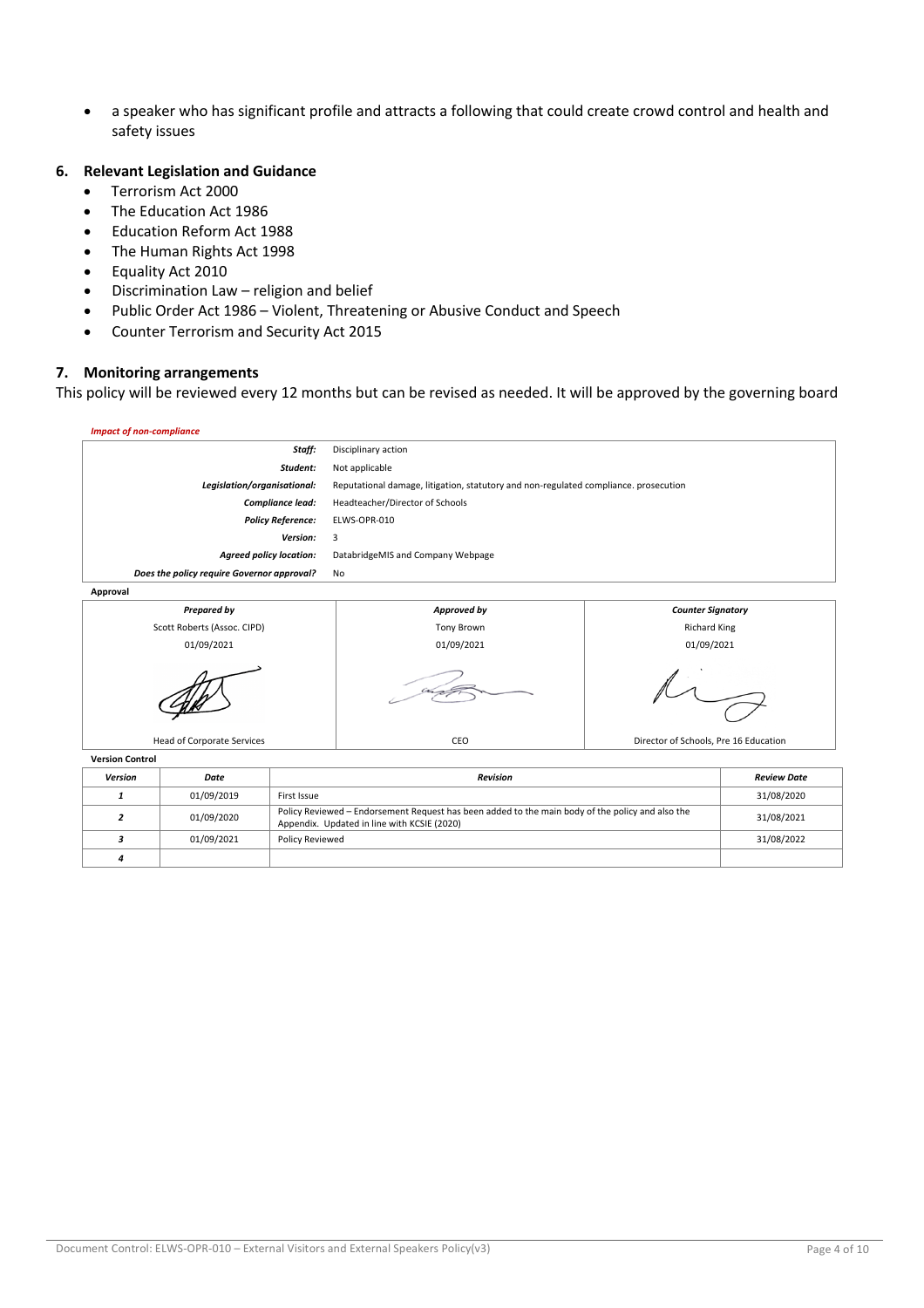#### **Appendix A** - Visitors & Visiting Speakers Agreement

Thank you for agreeing to come visit our school, we appreciate the contribution you make.

At Expanse Learning School we understand the importance of visitors and external agencies to enrich the experiences of our students.

In order to safeguard our students, we expect all visiting speakers to read and adhere to the statements below:

- Any messages communicated to students are consistent with the ethos of the school and do not marginalise any communities, groups or individuals
- Any messages communicated to students do not seek to glorify criminal activity or violent extremism or seek to radicalise students through extreme or narrow views of faith, religion or culture or other ideologies
- Visitors will also be accompanied by a member of staff at all times
- Any messages communicated to students support British Values and our school values

#### *Please be aware your presentation will need to be brought to an early end, if the content proves unsuitable.*

I confirm that I have read the statements above and will adhere to them accordingly.

| $\sim$<br>signed<br>- 1<br>$\cdot$<br>-<br>__ | Date: |  |
|-----------------------------------------------|-------|--|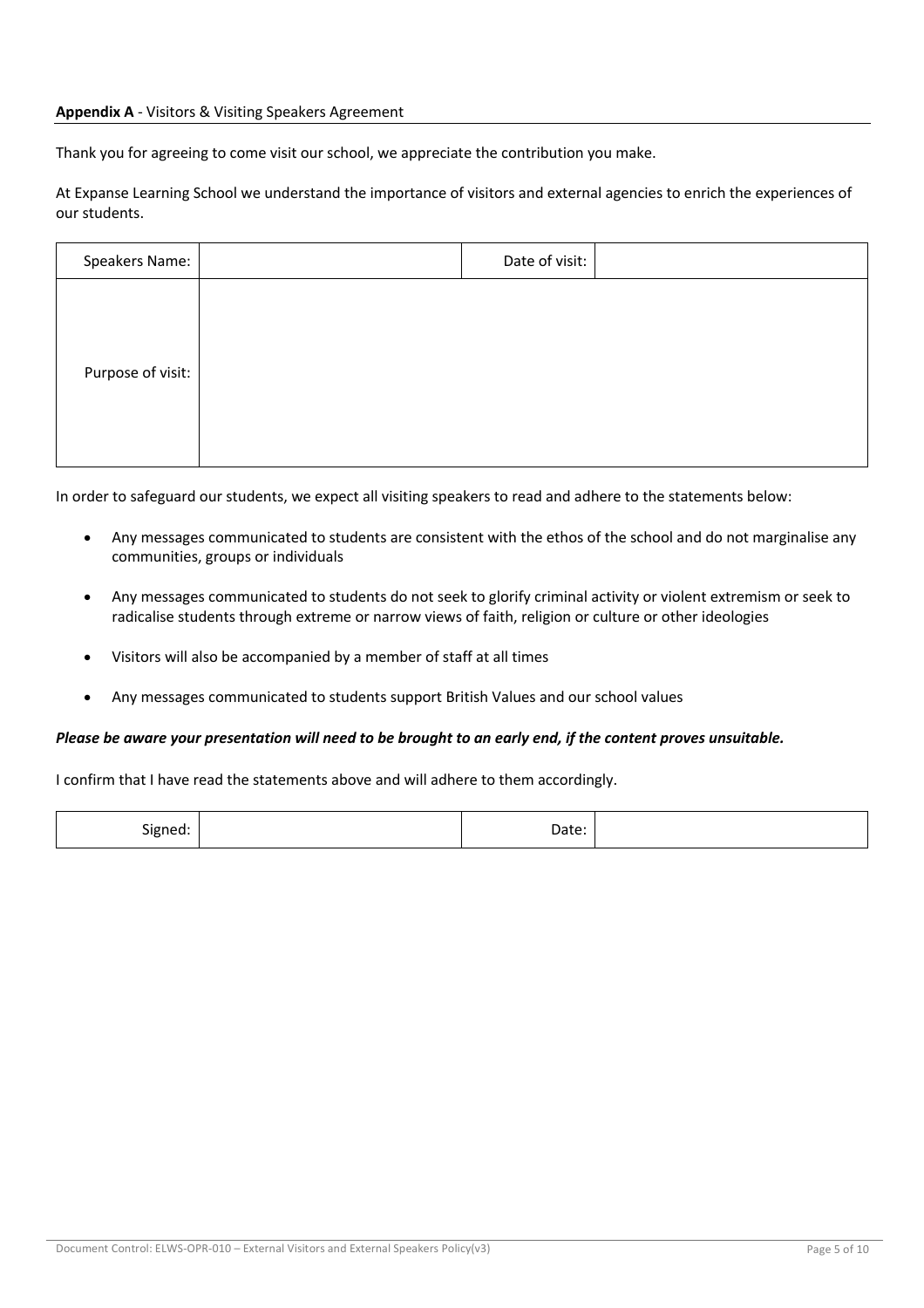#### **Appendix B -** Application for External Visitors and Visiting Speakers

This Form should be completed by any member of staff or student wishing to bring an external speaker into school. It is not to stop such a person coming to speak. It is instead to ensure that the correct arrangements can be put in place to allow such an event to take place safely.

| To:                                                                          | Headteacher |                          | From:                                                                                                                                                                                                     |                                           |          |
|------------------------------------------------------------------------------|-------------|--------------------------|-----------------------------------------------------------------------------------------------------------------------------------------------------------------------------------------------------------|-------------------------------------------|----------|
| Section A                                                                    |             |                          |                                                                                                                                                                                                           |                                           |          |
| Date of<br>requested visit:                                                  |             | Requested start<br>time: |                                                                                                                                                                                                           | Requested end<br>time:                    |          |
| Timetable variation form                                                     |             | Yes<br>No                | Required                                                                                                                                                                                                  | Yes<br>No                                 | Attached |
| Section B                                                                    |             |                          |                                                                                                                                                                                                           |                                           |          |
| Name of<br>Visitor:                                                          |             |                          | Telephone Number:                                                                                                                                                                                         | Email Address:<br><b>Website Address:</b> |          |
| Brief biography of the Visitor (including why you have chosen this speaker): |             |                          |                                                                                                                                                                                                           |                                           |          |
|                                                                              |             |                          |                                                                                                                                                                                                           |                                           |          |
| Section C                                                                    |             |                          |                                                                                                                                                                                                           |                                           |          |
| Details of exact purpose:<br>Section D                                       |             |                          |                                                                                                                                                                                                           |                                           |          |
|                                                                              |             |                          |                                                                                                                                                                                                           |                                           |          |
|                                                                              |             |                          | If the request is accepted, suitable checks will be carried out, it is your responsibility to complete the following:                                                                                     |                                           |          |
| ٠                                                                            |             |                          | The speaker will be expected to talk with staff about the content of the presentation before the event;<br>speakers and staff must allow time for this discussion, whether it is on the day or beforehand |                                           |          |
| ٠                                                                            |             |                          | The speaker will need to arrive in good time and must bring suitable identification with them                                                                                                             |                                           |          |
| has been confirmed.                                                          |             |                          | The speaker must be supervised at all times and not left alone with students, unless their enhanced DBS check                                                                                             |                                           |          |

Section E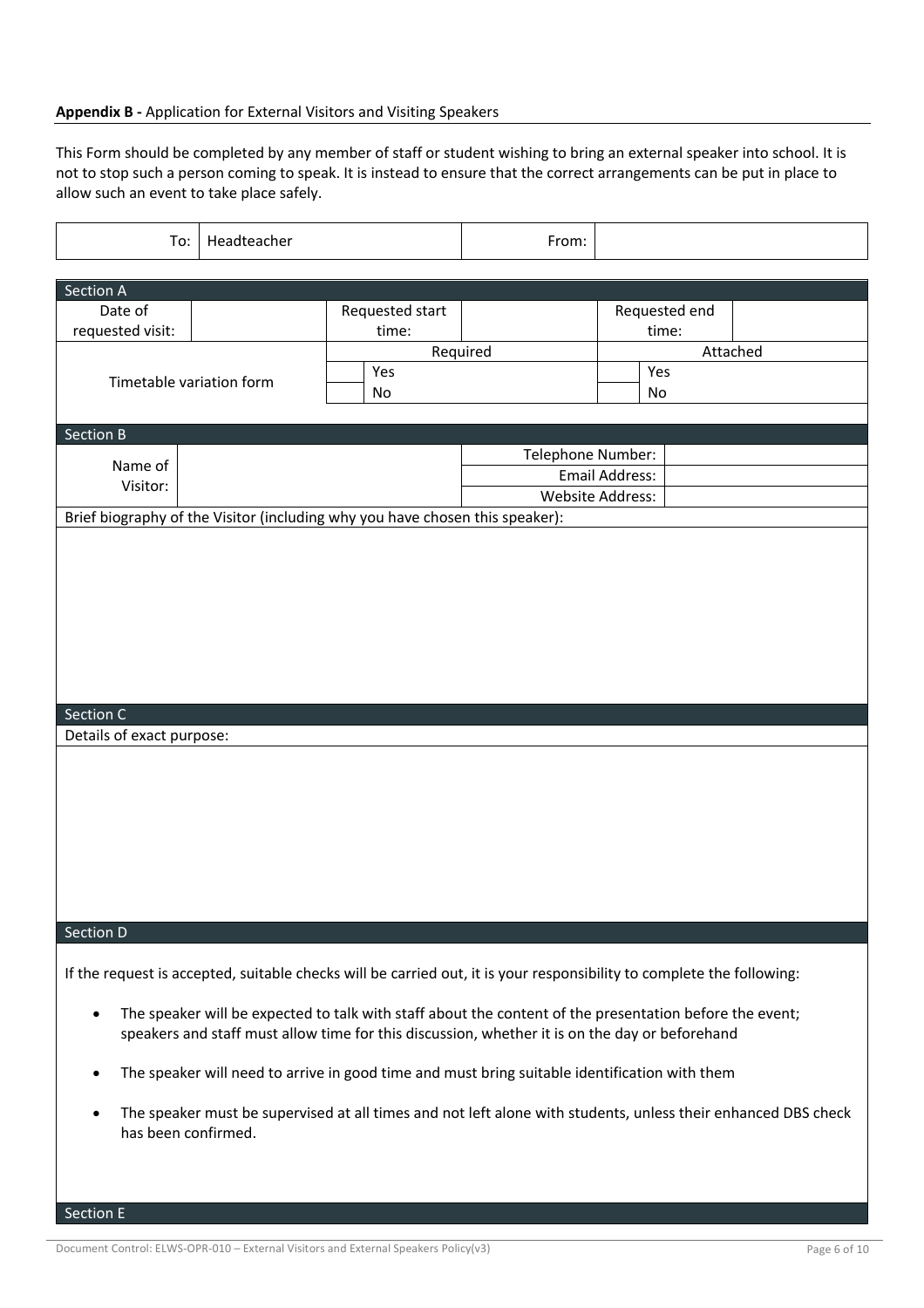| <b>Level 1 Approval</b> (Teacher etc) – appropriate checks on the suitability of the person, which<br>includes internet searches and/or contacting other schools where the person has spoken<br>previously | Yes<br>Nο                      |            |  |  |  |
|------------------------------------------------------------------------------------------------------------------------------------------------------------------------------------------------------------|--------------------------------|------------|--|--|--|
| Print Name:                                                                                                                                                                                                |                                | Signature: |  |  |  |
| Position:                                                                                                                                                                                                  |                                | Date:      |  |  |  |
|                                                                                                                                                                                                            | Level 2 Approval (Headteacher) |            |  |  |  |
| Print Name:                                                                                                                                                                                                |                                |            |  |  |  |
| Position:                                                                                                                                                                                                  |                                |            |  |  |  |
| <b>Level 3 Approval</b> (Director of Schools) if appropriate                                                                                                                                               | Yes<br>Nο                      |            |  |  |  |
| Print Name:                                                                                                                                                                                                |                                |            |  |  |  |
| Position:                                                                                                                                                                                                  |                                | Date:      |  |  |  |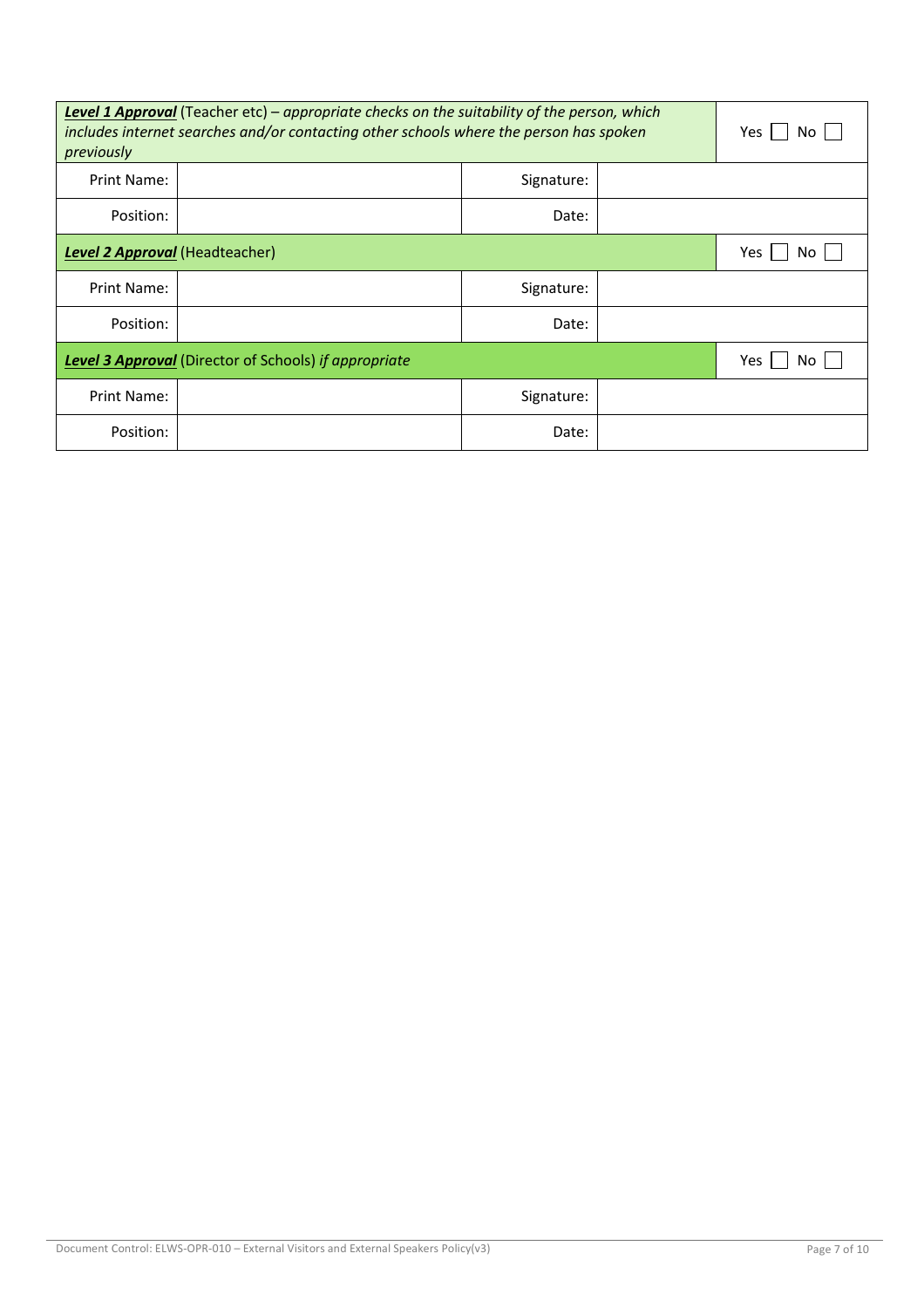## **Appendix C -** Application for a Timetable Variation

| To:                             | Headteacher    |                                                               | From:      |  |                |  |  |  |
|---------------------------------|----------------|---------------------------------------------------------------|------------|--|----------------|--|--|--|
| Section A                       |                |                                                               |            |  |                |  |  |  |
| Date cover required:            |                |                                                               |            |  |                |  |  |  |
|                                 |                | A separate form should be completed for each date requested   |            |  |                |  |  |  |
| Reason for request:             |                |                                                               |            |  |                |  |  |  |
|                                 |                |                                                               |            |  |                |  |  |  |
|                                 |                |                                                               |            |  |                |  |  |  |
|                                 |                |                                                               |            |  |                |  |  |  |
| Section B                       |                |                                                               |            |  |                |  |  |  |
| Details of cover requirements:  |                | (Please put a X indicating which period(s) you require cover) |            |  |                |  |  |  |
|                                 |                |                                                               |            |  |                |  |  |  |
| P1                              | P <sub>2</sub> | P <sub>3</sub>                                                | <b>P4</b>  |  | P <sub>5</sub> |  |  |  |
| Details of staff to be covered: |                |                                                               |            |  |                |  |  |  |
|                                 |                |                                                               |            |  |                |  |  |  |
|                                 |                |                                                               |            |  |                |  |  |  |
|                                 |                |                                                               |            |  |                |  |  |  |
|                                 |                |                                                               |            |  |                |  |  |  |
| Print Name:                     |                |                                                               | Signature: |  |                |  |  |  |
| Position:                       |                |                                                               | Date:      |  |                |  |  |  |

| Section C   |                                                                                                          |  |            |             |  |  |  |
|-------------|----------------------------------------------------------------------------------------------------------|--|------------|-------------|--|--|--|
|             | To:                                                                                                      |  | From:      | Headteacher |  |  |  |
|             | Your request for a timetable variation as detailed above has:                                            |  |            |             |  |  |  |
|             | Been approved and has been entered into databridge<br>Work must be set for any groups requiring covering |  |            |             |  |  |  |
|             | Not been approved because                                                                                |  |            |             |  |  |  |
| Print Name: |                                                                                                          |  | Signature: |             |  |  |  |
| Position:   |                                                                                                          |  | Date:      |             |  |  |  |

 $\blacksquare$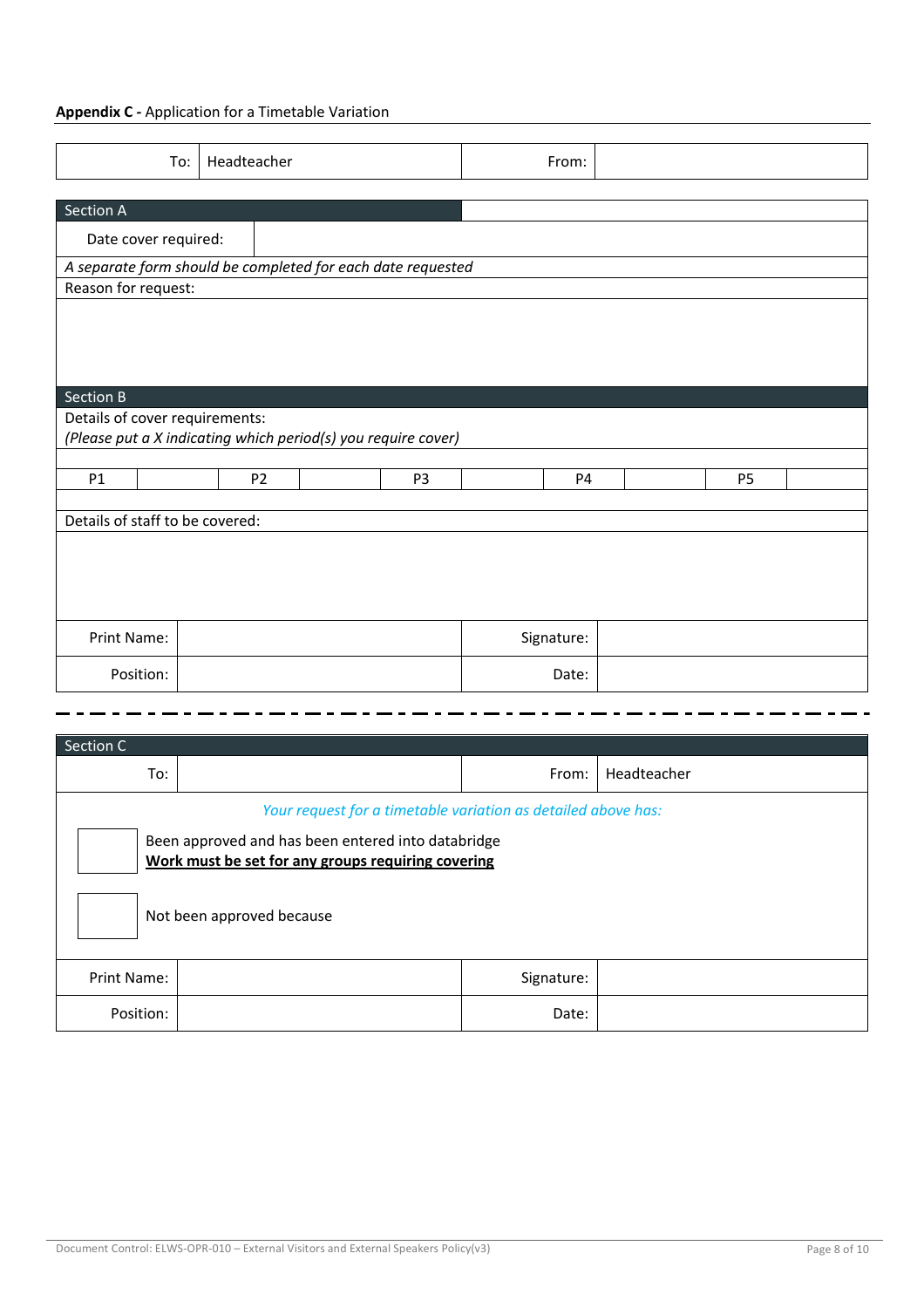| File $\neq$                                |                                                         |                                                                               |                        |                          |           | $\Box$ Save Changes                  |
|--------------------------------------------|---------------------------------------------------------|-------------------------------------------------------------------------------|------------------------|--------------------------|-----------|--------------------------------------|
| Main Details - 0                           |                                                         |                                                                               |                        |                          |           |                                      |
| Site                                       | Expanse Learning (Adult Social $\sim$<br>Stu.<br>Status | Current Student (On Roll)<br>$\checkmark$                                     |                        |                          |           |                                      |
| Category                                   | (Group) - External Speakers Sei →<br>Date               | $\begin{smallmatrix}\text{max} \\ \text{max} \end{smallmatrix}$<br>20-08-2020 | 14:57<br>Time          | $_{\odot}$               |           |                                      |
| Documents                                  | Add Reset                                               |                                                                               |                        |                          |           |                                      |
| Actions                                    |                                                         |                                                                               |                        |                          |           |                                      |
| Set By<br>Date                             | For                                                     | Action<br>Comments                                                            |                        | <b>Completed By Date</b> | Completed |                                      |
| Add Action                                 |                                                         |                                                                               |                        |                          |           |                                      |
| General                                    |                                                         |                                                                               |                        |                          |           |                                      |
| Speakers full<br>name:                     |                                                         |                                                                               | Organisation:          |                          |           |                                      |
| Topic:                                     |                                                         |                                                                               |                        |                          |           |                                      |
| Details:                                   |                                                         |                                                                               |                        |                          |           |                                      |
| Date From:                                 |                                                         |                                                                               | $\boxplus$<br>Date To: |                          |           | $\widehat{\boxplus}$                 |
| Additional Comments:                       |                                                         |                                                                               |                        |                          |           |                                      |
| Search History                             |                                                         |                                                                               |                        |                          |           |                                      |
| Speaker                                    |                                                         |                                                                               |                        |                          |           |                                      |
| Browser:                                   | Date:                                                   | $\widehat{\boxplus}^0$                                                        | Results:               |                          |           |                                      |
| Browser                                    | Date:                                                   | $\widehat{\boxplus}$                                                          | Results:               |                          |           |                                      |
| Browser:                                   | Date:                                                   | $\stackrel{\text{\tiny def}}{=}$                                              | Results:               |                          |           |                                      |
|                                            |                                                         |                                                                               |                        |                          |           |                                      |
| Organisation<br>Browser:                   | Date:                                                   | $\widehat{\boxplus}$                                                          | Results:               |                          |           |                                      |
| Browser:                                   | Date:                                                   | $\widehat{\boxplus}^0$                                                        | Results:               |                          |           |                                      |
|                                            |                                                         | $\widehat{\boxplus}$                                                          |                        |                          |           |                                      |
| Browser:                                   | Date:                                                   |                                                                               | Results:               |                          |           |                                      |
| Approval                                   |                                                         |                                                                               |                        |                          |           |                                      |
| Comments:                                  |                                                         |                                                                               |                        |                          |           |                                      |
| I confirm this visit can take place:       | --Select--                                              |                                                                               |                        |                          |           | $\checkmark$                         |
| $\ensuremath{\mathcal{C}}$<br>Approved by: |                                                         |                                                                               | Date:                  |                          |           | $\mathop{}_{\bigoplus}^{\text{max}}$ |

## **Appendix D** – Databridge Event: (Group) – External Speakers Search History